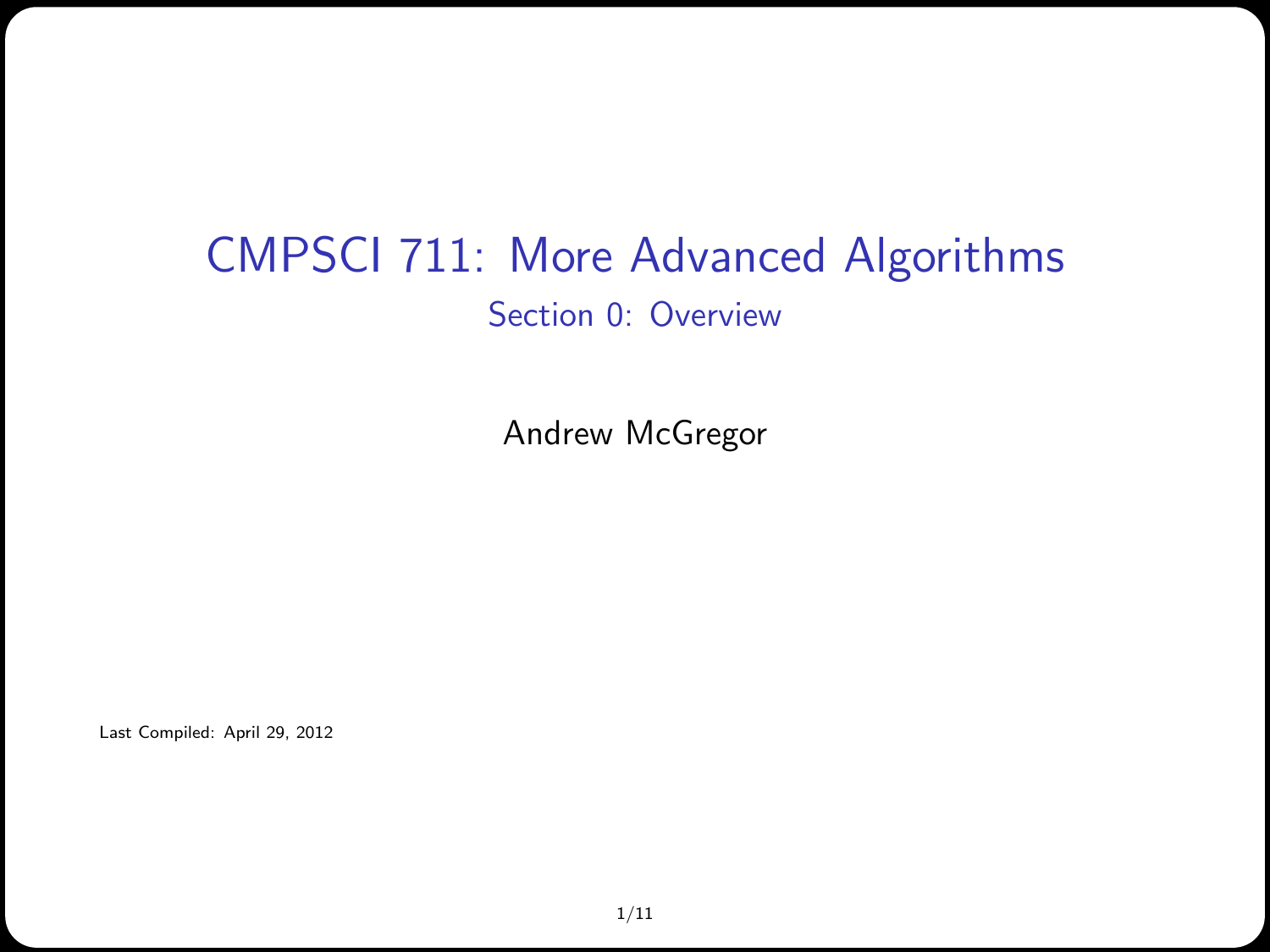## Goal and Focus of Class

- $\triangleright$  Goal: Learn general techniques and gain experience designing and analyzing algorithms swith randomization and approximation.
- $\triangleright$  Focus: Syllabus will focus on problems processing large data sets.
	- $\triangleright$  Data Streams: You process a long sequence  $\langle a_1, \ldots, a_m \rangle$  of items (numbers, edges of a graph, points in a geometric space etc.) sequentially. What can you compute without storing entire sequence?
	- ► Linear Sketches: Given a high-dimensional vector  $x \in \mathbb{R}^n$ , what can you compute about  $x$  given a projection  $Ax \in \mathbb{R}^k$  where  $k \ll n$  and A is a (random)  $k \times n$  matrix or your choosing?
	- $\triangleright$  Sampling: Given a limited number of samples from some data set, what quantities can you accurately estimate with high probability?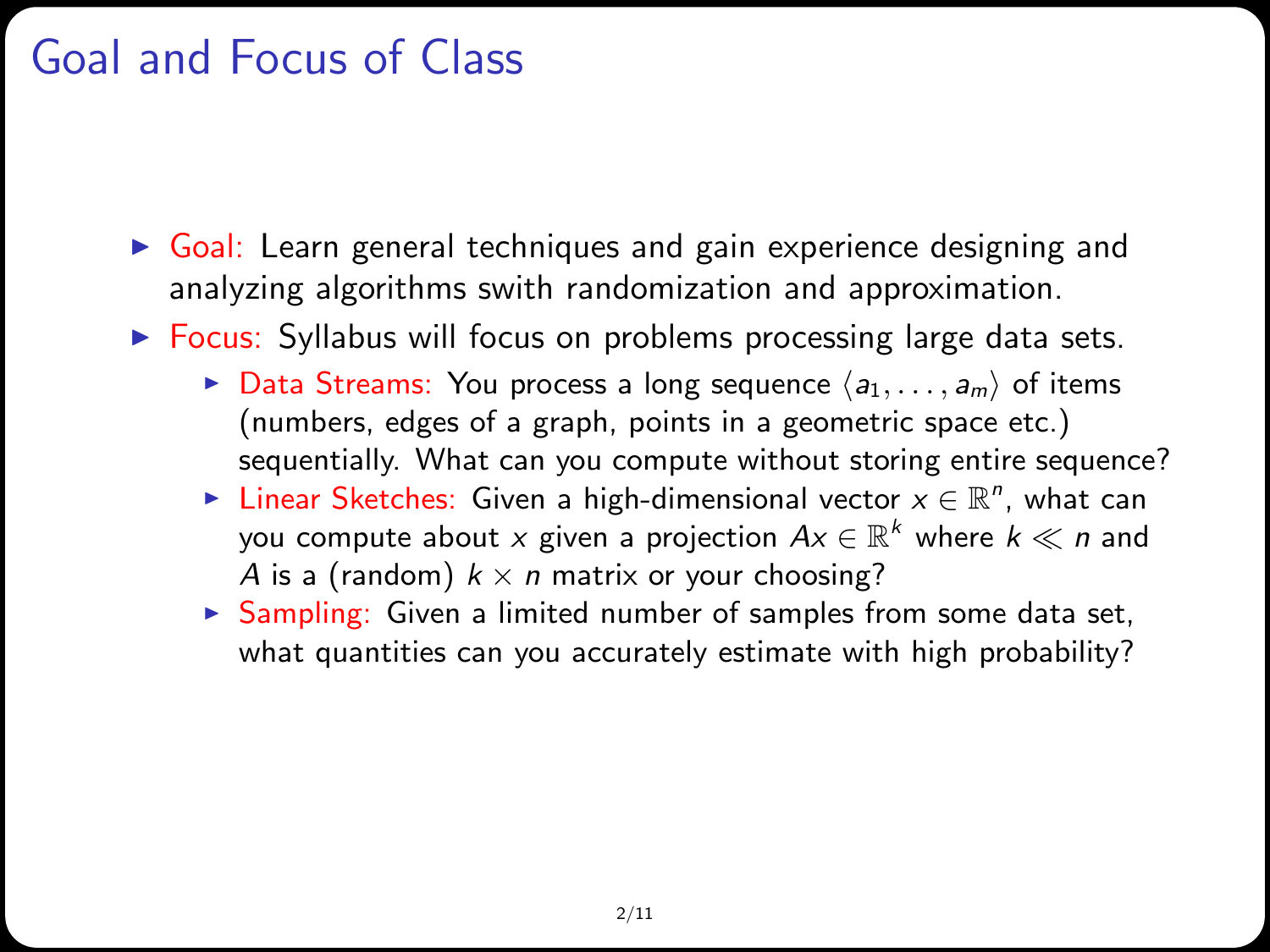# **Outline**

#### [Examples](#page-2-0)

<span id="page-2-0"></span>[Class Overview](#page-7-0)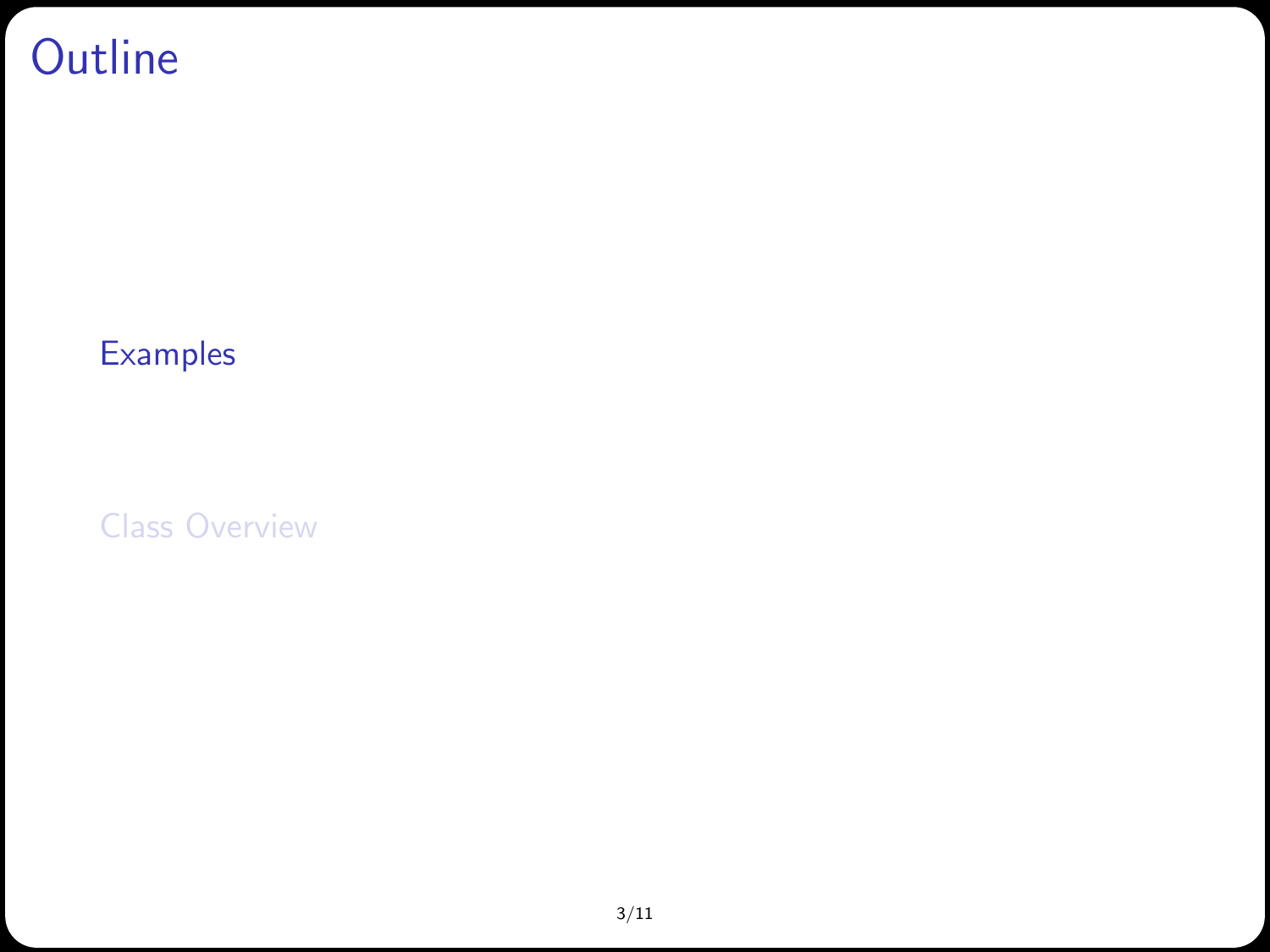#### Example 1: Simple Puzzles

- $\triangleright$  Puzzle 1: A bag contains *n* balls which are numbered 1 through *n*. Balls are removed one-by-one until only one remains. Can you find the number on the remaining ball?
- Answer: Missing value is  $(\sum_{i=1}^{n} i)$ -(sum of removed values).
- $\triangleright$  Puzzle 2: Suppose bag is initially empty. At each step, a numbered ball is either added or removed. Multiple balls can have same number. Can you determine if all balls in bag have same number?
- **Answer:** Let  $f_i$  be the number of balls with number i in the bag. It's easy to compute  $m=\sum f_i, \,\, U=\sum i f_i/m,$  and  $\,V=\sum i^2 f_i/m.$  Then balls in the bag have the same number iff  $U^2 = V$ .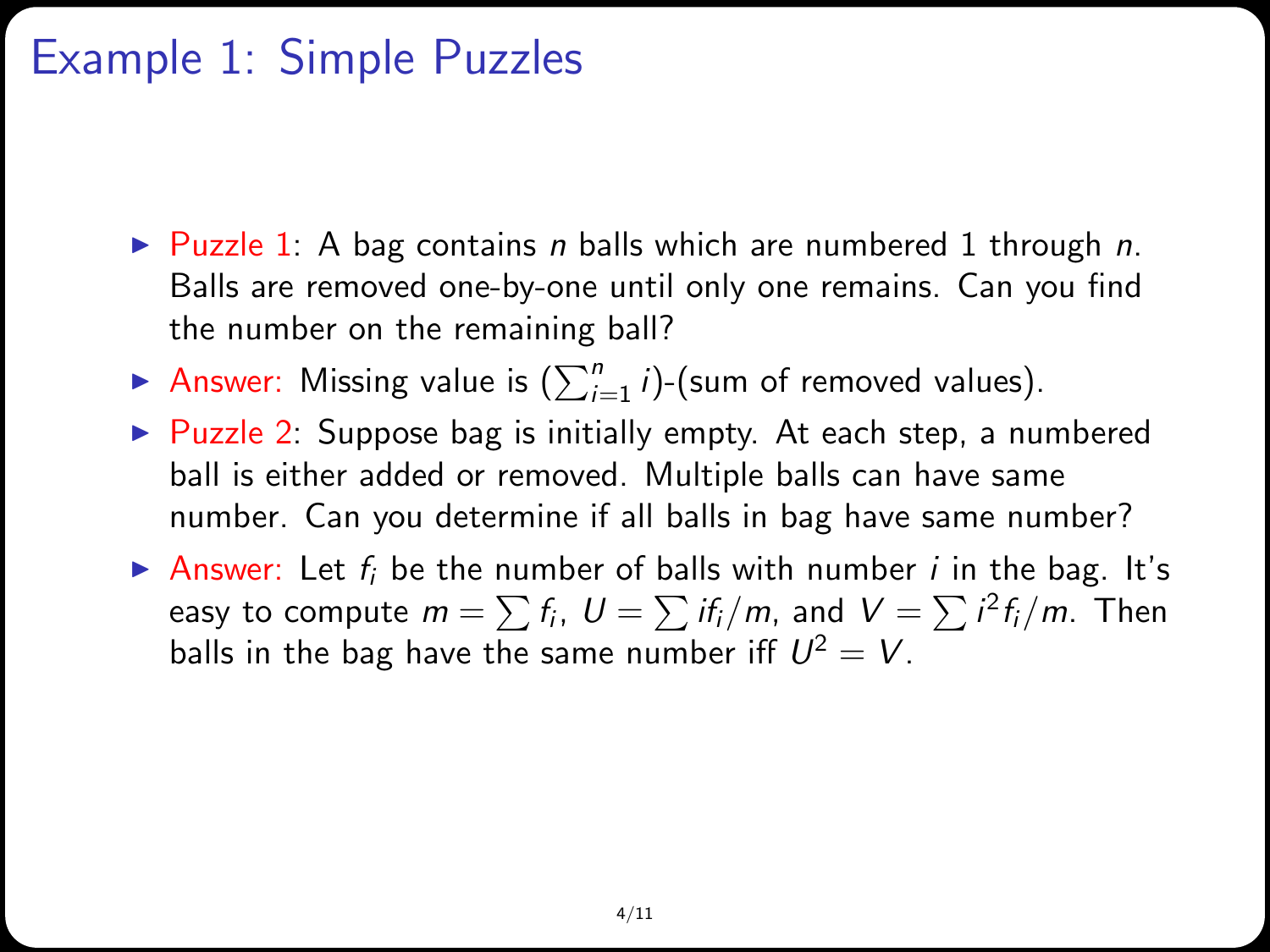#### Example 2: Randomization and Distinct Elements

- $\triangleright$  Puzzle: Suppose the bag is initially empty. At each step, a numbered ball is added to the bag. Multiple balls can have same number. Can you estimate how many distinct values are in the bag?
- ► Sorta Answer: For each  $i \in [n]$ , pick random  $h_i \in_R [0,1]$ . Find

 $X = \mathsf{min}\{h_i:~i \text{ added to the bag}\}$ 

Can show  $\mathbb{E}[X] = \frac{1}{F_0+1}$  where  $F_0$  is the number of distinct values  $\blacktriangleright$  Problems:

- How can we store all the  $h_i$  in limited space?
- How can we find  $F_0$  up to a factor  $(1 + \epsilon)$  with high probability?
- $\triangleright$  What if balls can be added and removed?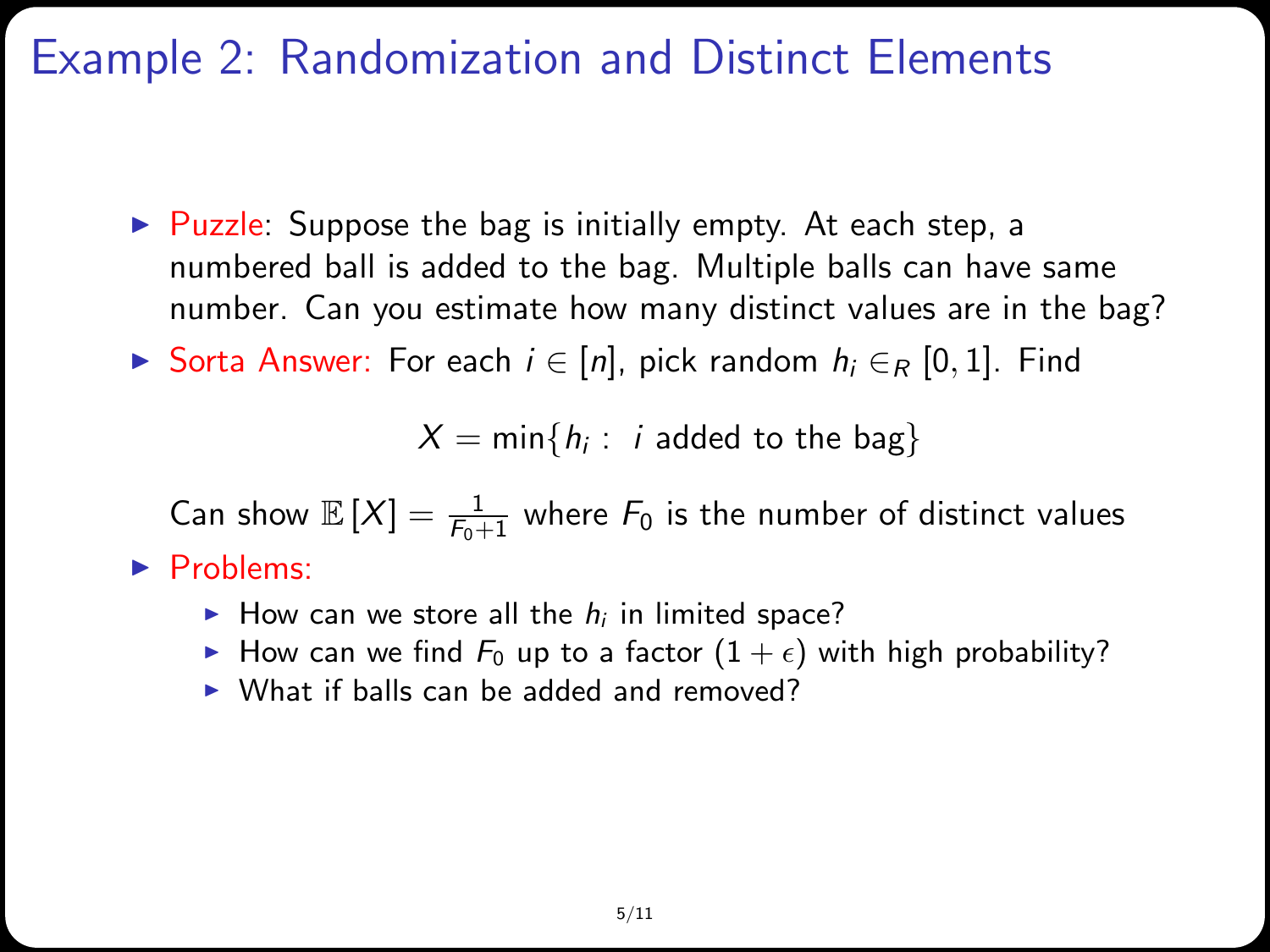## Example 3: Graphs

- ► Puzzle: Suppose your name is Mark Z. and you can see all the friendships that are forming in the social network that you invented. Can you tell if the network is connected with only  $O(n \log n)$  bits of memory where  $n$  is the number of people in the network?
- $\triangleright$  Sorta Answer: Maintain spanning forest of growing network.
- $\triangleright$  Problems: What can you do if people also de-friend each other?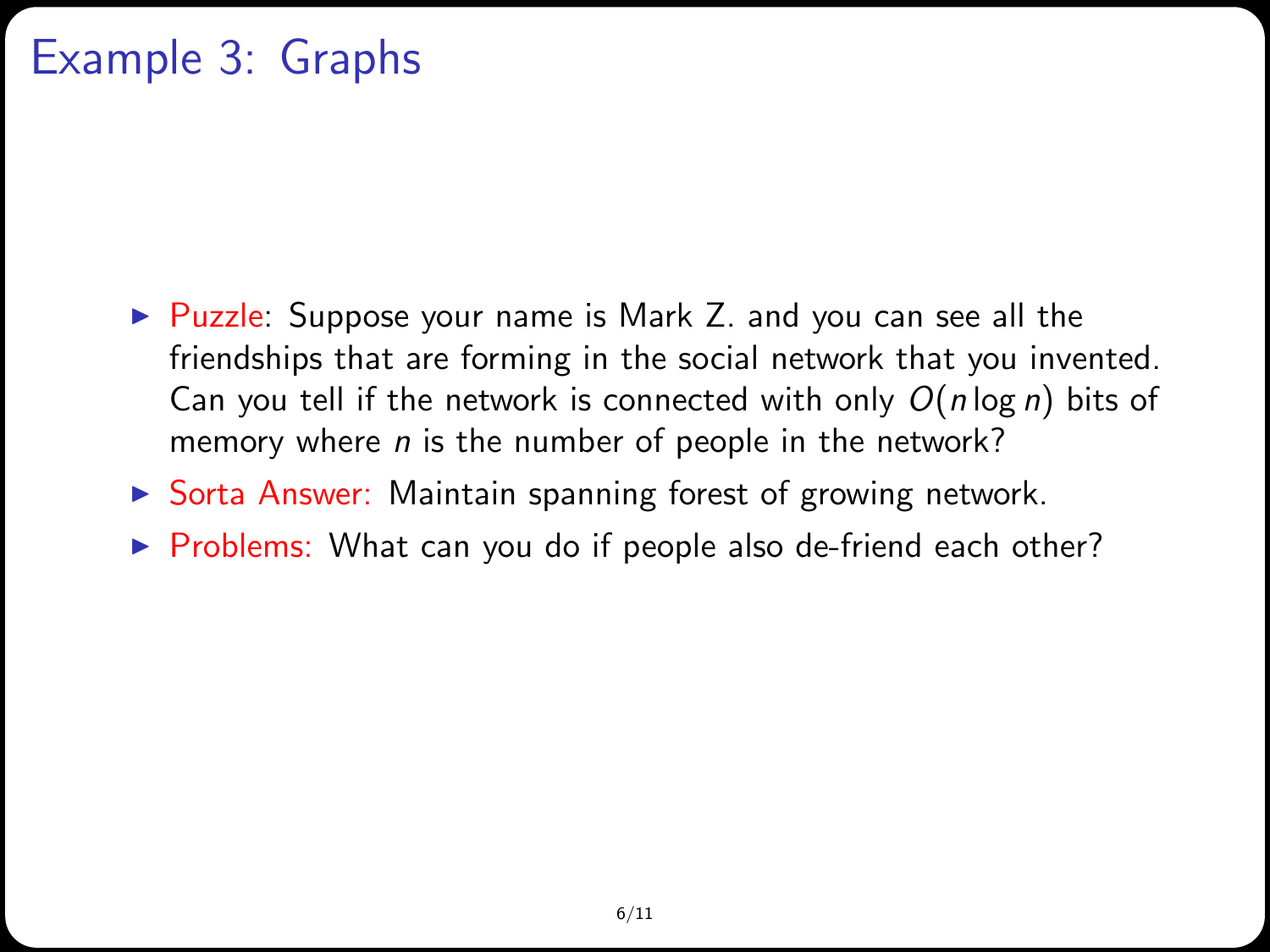## Example 4: Clustering

- $\triangleright$  Suppose you are skimming through holiday photos and you want to find k photos that best summarize your trip. Given two photos  $p_i$ and  $\rho_j$  you define a distance metric  $d(\rho_i,\rho_j)$  between the photos. . .
- ▶ Puzzle: Find *k* photos  $C = \{p_{i_1}, \ldots, p_{i_k}\}\$ minimizing max<sub>j</sub>  $d(p_j, C)$ . Suppose we know that optimal solution has value  $t$ . Can we find a solution with value at most 2t while only remembering  $k$  photos.
- Answer: Add a new photo p to C if  $d(p, C) > 2t$ .
- ▶ Problems: What if you didn't know value of optimum solution?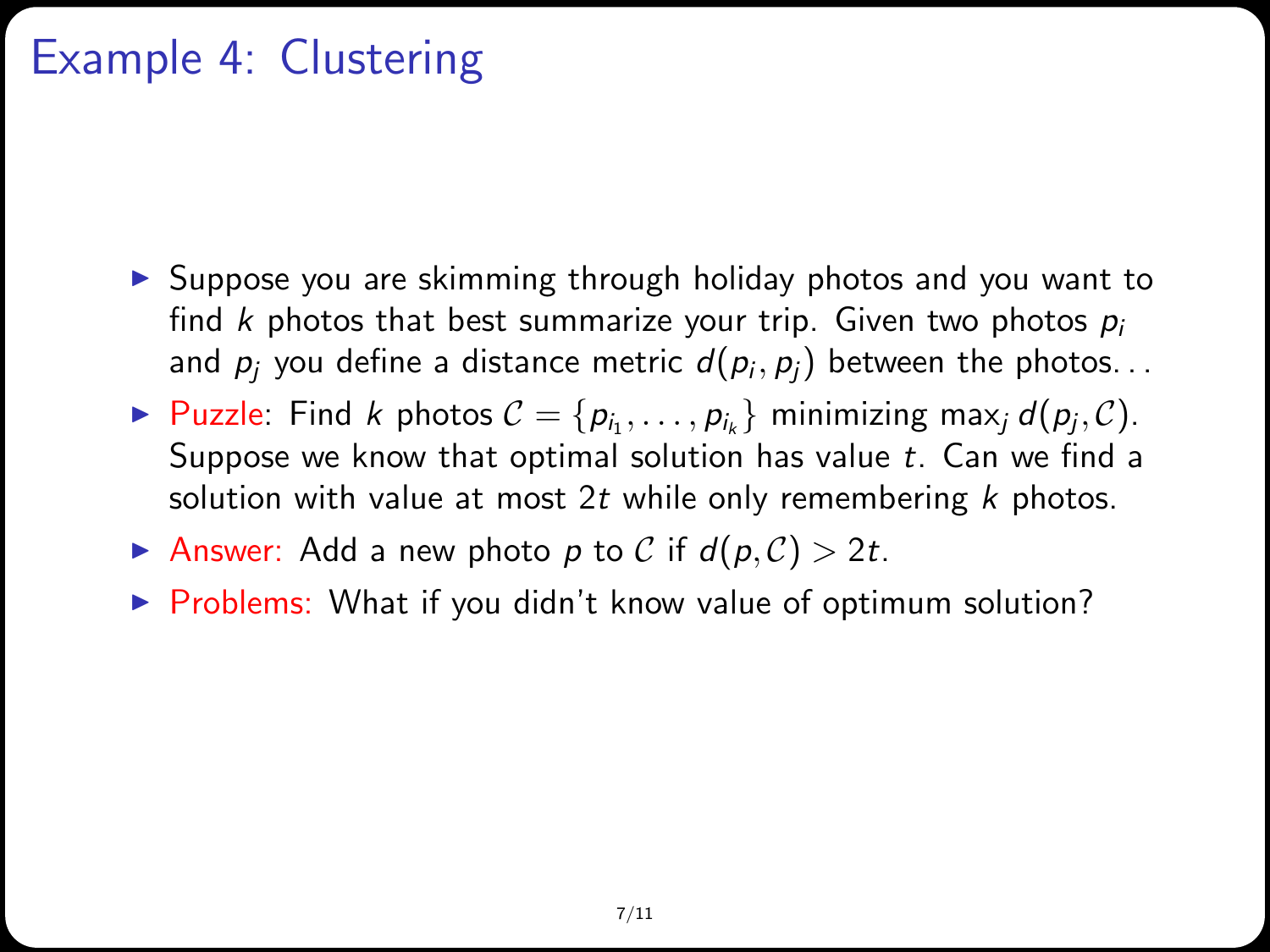# **Outline**

**[Examples](#page-2-0)** 

<span id="page-7-0"></span>[Class Overview](#page-7-0)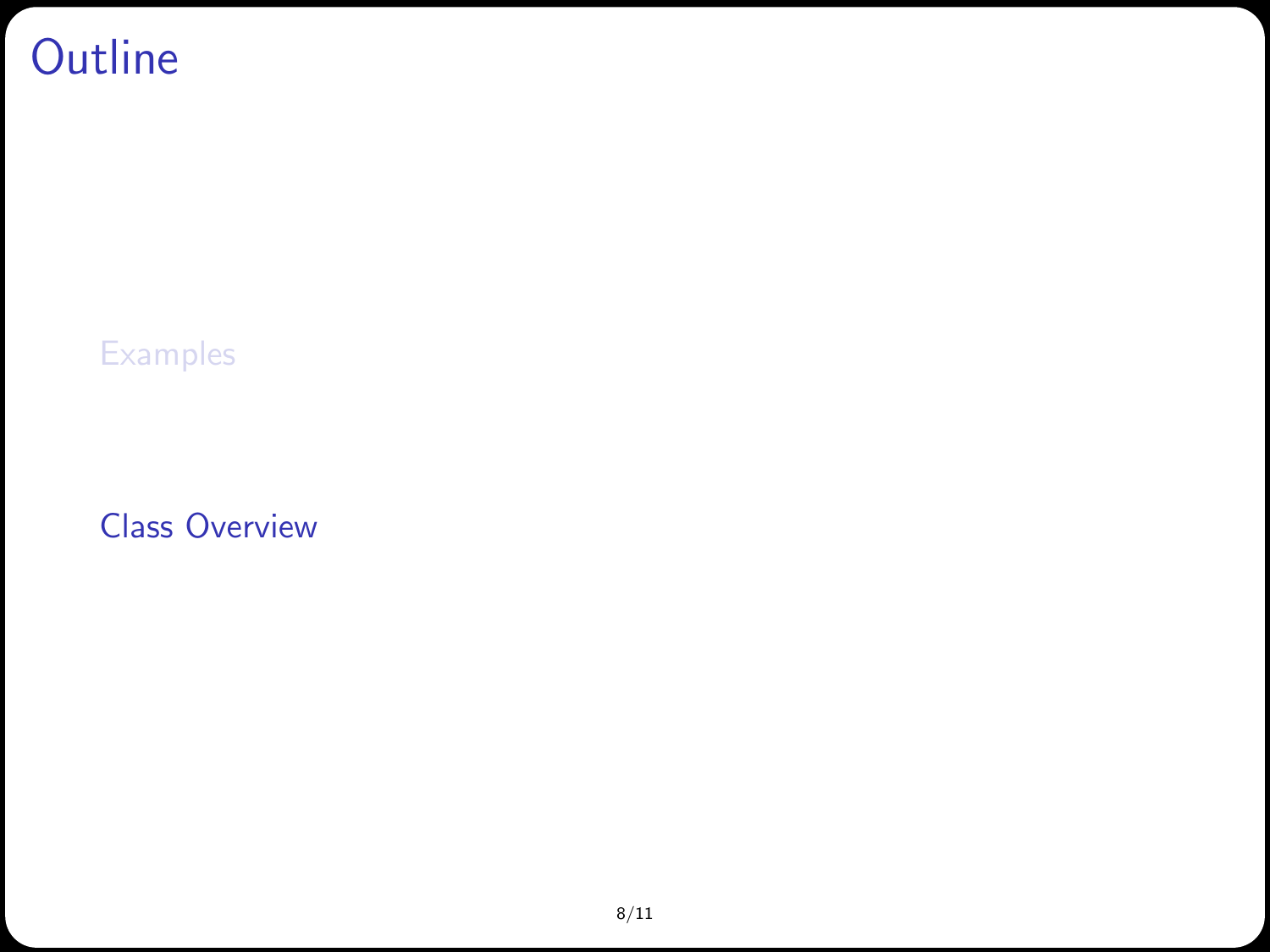#### Approximate Schedule

- $\triangleright$  Numbers (5 lectures): Basic techniques and estimating numerical statistics such as quantiles, heavy-hitters, frequency moments, etc.
- $\triangleright$  Graphs (4 lectures): Graph problems including connectivity, cuts, cliques, matchings, sparsification, spanners, etc.
- In Clustering and Geometry (3 lectures): Clustering, core-sets,  $\epsilon$ -nets, convex hulls, minimum enclosing ball, etc.
- $\triangleright$  Sequences (3 lectures): Longest increasing subsequences, formal language recognition, memory checking, etc.
- $\triangleright$  Lower Bounds (3 lectures): Basics of communication complexity and applications, information theory, etc.
- $\triangleright$  Special Topics (6 lectures): Compressed sensing, sliding windows, stochastic streams, distributed monitoring, parallel algorithms, etc.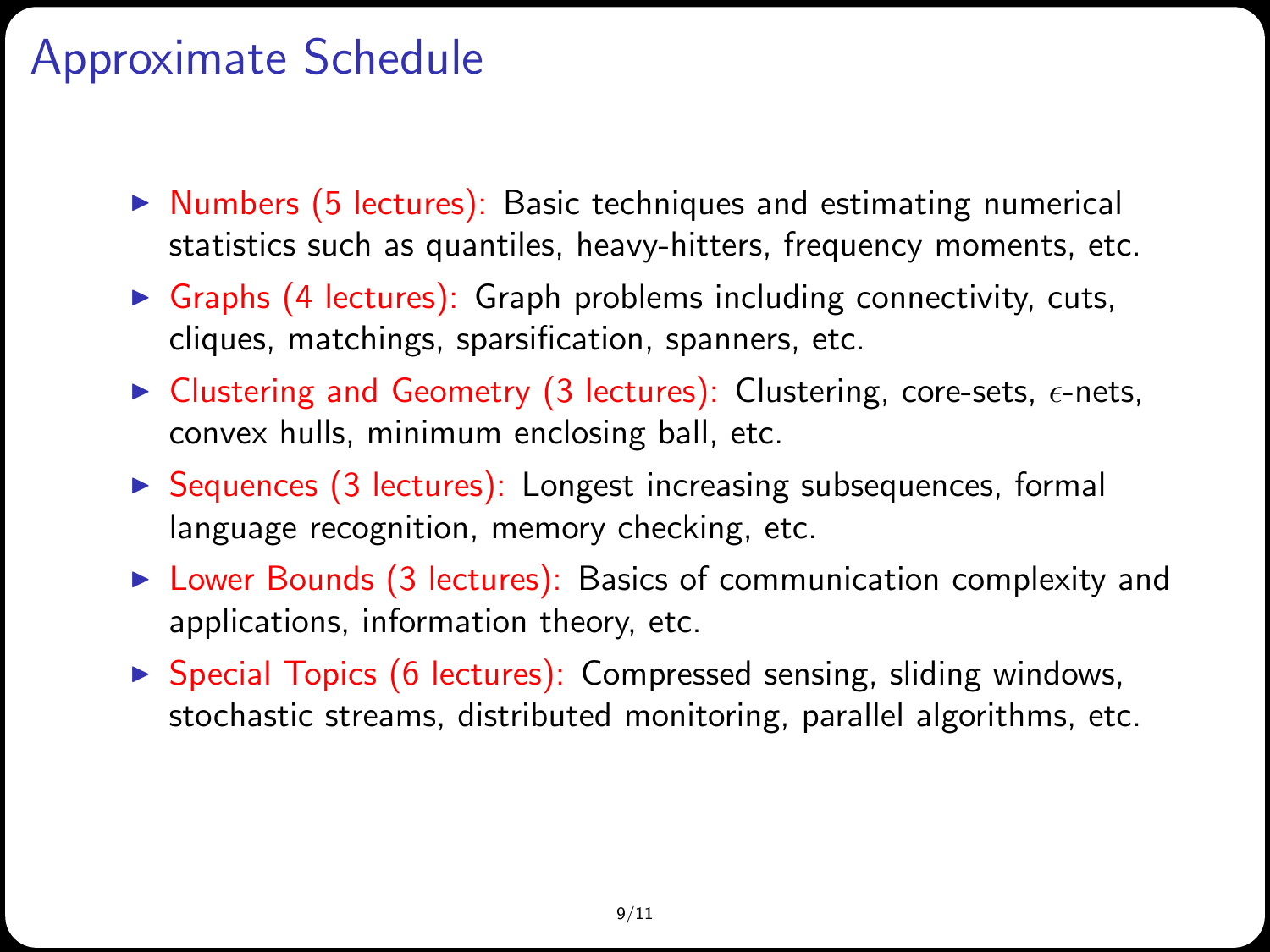#### **Material**

- $\triangleright$  All required material will be handed out in class or posted at: <https://www.cs.umass.edu/~mcgregor/courses/CS711S12/>
- $\triangleright$  No required textbook but you might find the following helpful:
	- $\triangleright$  Data Streams: Algorithms and Applications by Muthukrishnan
	- $\triangleright$  Randomized Algorithms by Motwani and Raghavan
	- $\triangleright$  Probability and Computing by Mitzenmacher and Upfal